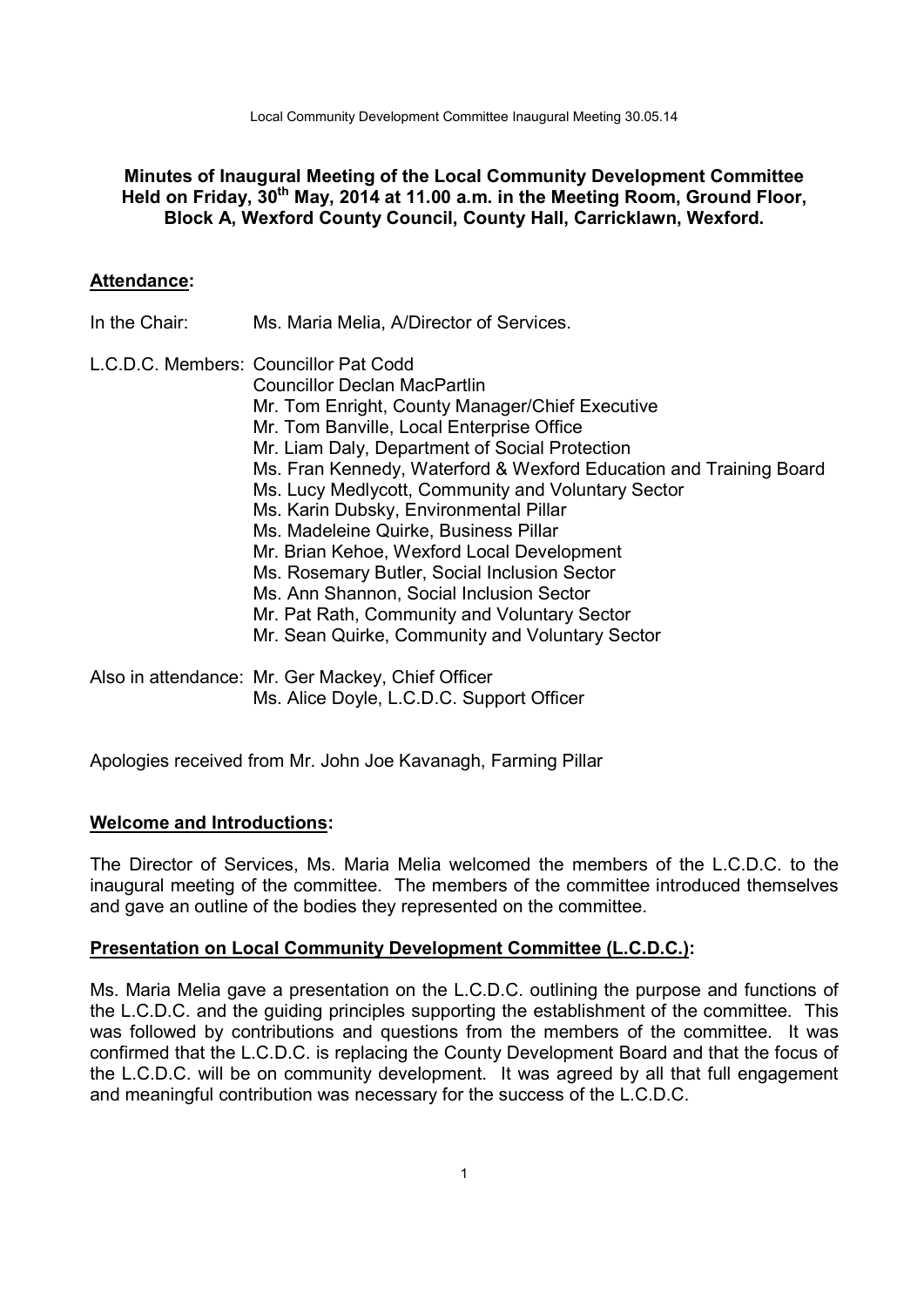### **Work Programme:**

Ms. Maria Melia outlined that a comprehensive work programme would need to be prepared and agreed by the L.C.D.C. The main elements of the work programme already identified are:

- Selection of Chairperson and Vice-Chairperson;
- Preparation of the Local Economic and Community Plan (L.E.C.P.);
- Arrangements for oversight of the Local Community Development Programme (L.C.D.P.) and the Social Inclusion and Community Activation Programme (S.I.C.A.P.);
- **Establishment of sub-committees**

There was a general discussion regarding the L.C.D.P. and S.I.C.A.P. and the role of the L.C.D.C. with the Leader Programme. Ms. Melia highlighted the importance of the L.C.D.C. exploring alternative funding sources. It was agreed that the L.C.D.C. can invite other interest groups and experts to attend meetings of the committee as the need arises. This provision will be included in the Standing Orders.

### **Proposed Agenda and date for next meeting:**

The Chief Officer presented the draft agenda for the next meeting and this was agreed by the committee. It was agreed that the date for the next meeting would be circulated with the minutes of the inaugural meeting.

## **A.O.B.:**

The Director of Services, Ms. Maria Melia thanked the members of the committee for their attendance and wished the committee well in their future work on behalf of the people of County Wexford. There being no further business, the meeting concluded.

Chief Officer

Daingithe ar an la de , 2014.

\_\_\_\_\_\_\_\_\_\_\_\_\_\_\_\_\_\_\_\_\_\_\_\_\_\_

\_\_\_\_\_\_\_\_\_\_\_\_\_\_\_\_\_\_\_\_\_\_\_ Cathaoirleach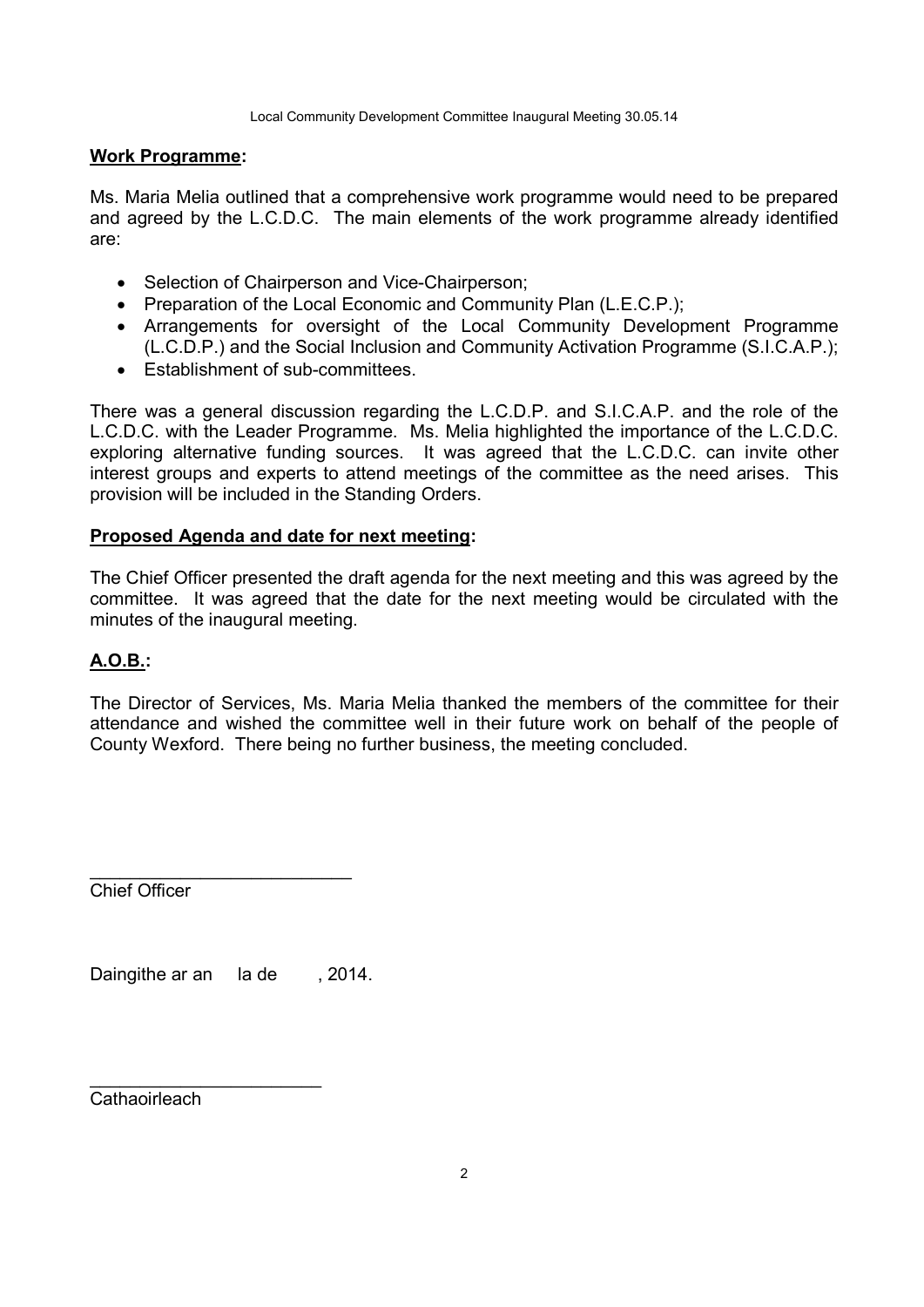## **Minutes of the Local Community Development Committee (LCDC) Meeting Held on Monday, 28th July, 2014 at 10.00 a.m. in the Meeting Room, Ground Floor, Block A, Wexford County Council, County Hall, Carricklawn, Wexford.**

## **Attendance:**

| In the Chair:            | Mr. John Carley, Director of Services.                                                                                                                                                                                                                                                                                                                                                                                                                                                                                                                                                                                                                                           |
|--------------------------|----------------------------------------------------------------------------------------------------------------------------------------------------------------------------------------------------------------------------------------------------------------------------------------------------------------------------------------------------------------------------------------------------------------------------------------------------------------------------------------------------------------------------------------------------------------------------------------------------------------------------------------------------------------------------------|
| <b>LCDC Members:</b>     | <b>Councillor Anthony Donohoe</b><br><b>Councillor Tony Dempsey</b><br><b>Councillor Kathleen Codd-Nolan</b><br><b>Councillor Michael Sheehan</b><br>Mr. Tony Larkin, Acting Chief Executive<br>Mr. Tom Banville, Local Enterprise Office<br>Mr. Liam Daly, Department of Social Protection<br>Ms. Lucy Medlycott, Community and Voluntary Sector<br>Mr. Brian Kehoe, Wexford Local Development<br>Ms. Rosemary Butler, Social Inclusion Sector<br>Ms. Ann Shannon, Social Inclusion Sector<br>Mr. Pat Rath, Community and Voluntary Sector<br>Mr. Sean Quirke, Community and Voluntary Sector<br>Mr. John Joe Kavanagh, Farming Pillar<br>Ms. Madeleine Quirke, Business Pillar |
| Also in attendance:      | Mr. Ger Mackey, Chief Officer<br>Ms. Alice Doyle, LCDC Support Officer                                                                                                                                                                                                                                                                                                                                                                                                                                                                                                                                                                                                           |
| Apologies received from: | Ms. Karin Dubsky, Environmental Pillar<br>Ms. Fran Kennedy, Waterford & Wexford Education and Training<br><b>Board</b>                                                                                                                                                                                                                                                                                                                                                                                                                                                                                                                                                           |

## **Adoption of Minutes:**

The minutes of the Local Community Development Committee Meeting on the 30<sup>th</sup> May, 2014 were proposed by Mr. Pat Rath and seconded by Ms. Anne Shannon.

## **Matters Arising:**

There were no matters arising.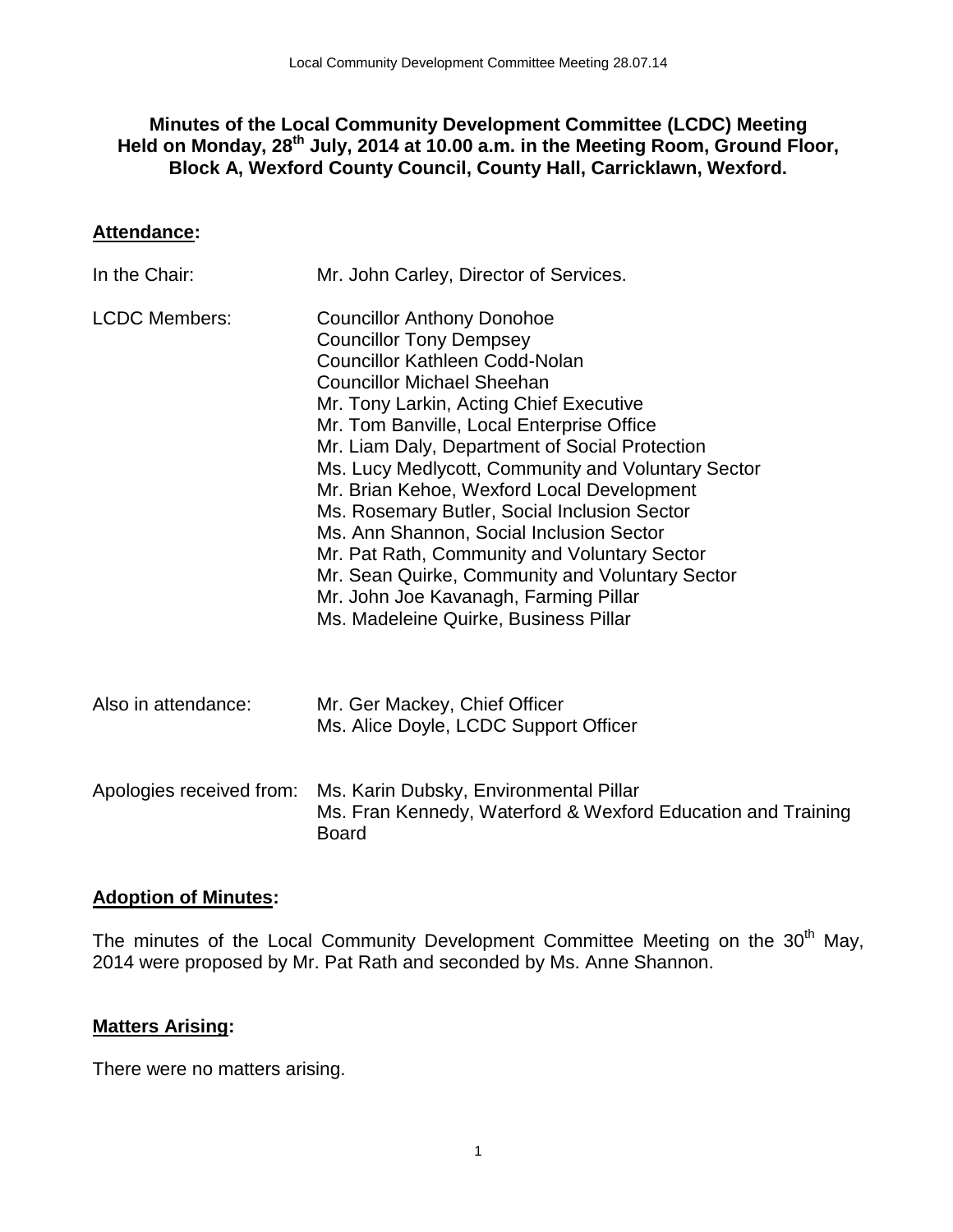## **Election of Chairperson:**

Mr. Pat Rath expressed his concern that Wexford County Council had resolved at the Council's July Meeting that one of the Council Members on the Local Community Development Committee (LCDC) would be the Chairperson of the Committee. The Chief Officer informed the Committee that the Members of Wexford County Council had recommended that a Council Member of the Committee would be the Chairperson of the Committee. The Chief Officer further clarified that this recommendation was made by the Council in the full knowledge that the Council Members did not have a right to nominate the Chairperson.

Mr. John Carley sought nominations for the position of Chairperson. On a proposal by Ms. Rosemary Butler and seconded by Mr. Brian Kehoe, Mr. Pat Rath was proposed for the position of Chairperson. On a proposal by Councillor Michael Sheehan and seconded by Councillor Anthony Donohoe, Councillor Tony Dempsey was proposed for the position of Chairperson.

On the proposal of Mr. Sean Quirke and seconded by Ms. Anne Shannon, it was agreed to hold a secret ballot.

The result of the secret ballot was Councillor Tony Dempsey 10 votes and Mr. Pat Rath 4 votes. Councillor Tony Dempsey was deemed elected Chairperson.

Councillor Tony Dempsey thanked the Committee for their support and indicated that he would work hard for the benefit of the people of Wexford during his term as Chairperson.

## **Election of Vice-Chairperson:**

The Chairperson sought nominations for the position of Vice-Chairperson. On a proposal by Mr. Sean Quirke and seconded by Ms. Rosemary Butler, Mr. Pat Rath was proposed for the position of Vice-Chairperson. On a proposal by Councillor Anthony Donohoe and seconded by Councillor Michael Sheehan, Councillor Kathleen Codd-Nolan was proposed for the position of Vice-Chairperson.

It was agreed that there would be a secret ballot to determine the position of Vice-Chairperson. The result of the secret ballot was 7 votes for Councillor Kathleen Codd-Nolan and 7 votes for Mr. Pat Rath. The Chief Officer requested that a member of the Committee would act as Independent Teller. It was agreed that Ms. Lucy Medlycott would act as Independent Teller. Lots were drawn by Ms. Lucy Medlycott, acting as Independent Teller and Councillor Kathleen Codd-Nolan's name was drawn first. Councillor Kathleen Codd-Nolan was deemed elected Vice-Chairperson.

Councillor Kathleen Codd-Nolan thanked the members of the Committee for voting for her and stated that she would work hard for the people of Wexford.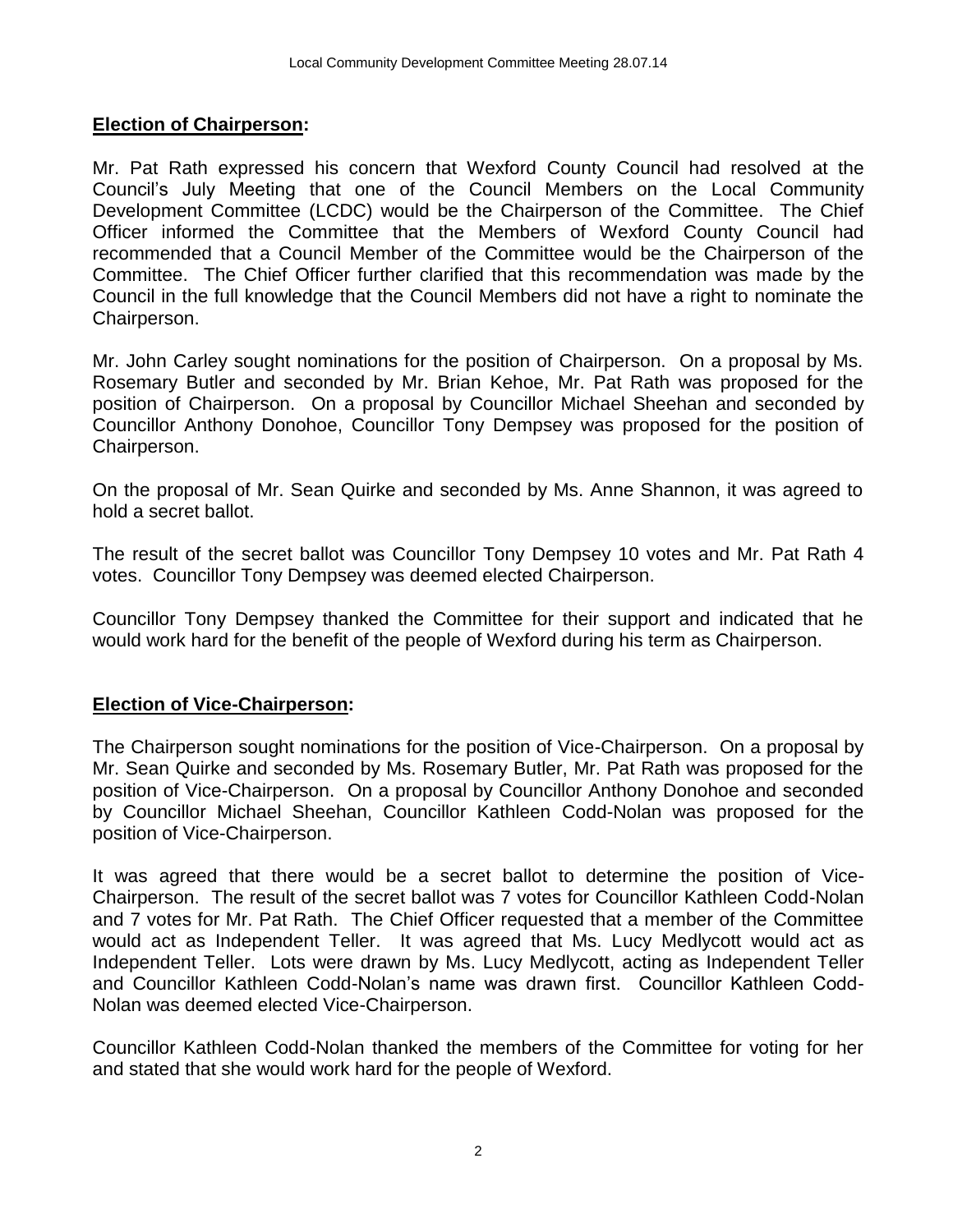## **Consideration of Draft Standing Orders:**

The Chairperson proposed to the defer consideration of the Draft Standing Orders and asked the members of the Committee that if they had any observations in relation to the Draft Standing Orders, to convey them to the Chief Officer in advance of the next meeting of the Committee. This was agreed.

## **Presentation by Mr. Brian Kehoe, CEO, Wexford Local Development on the Local and Community Development Programme (LCDP) and the LEADER Programme**

Mr. Brian Kehoe, CEO, Wexford Local Development gave a presentation to the Committee on the Local and Community Development Programme (LCDP) and the LEADER Programme and answered any questions that the members of the Committee had. Ms. Madeleine Quirke joined the meeting during the presentation.

## **Presentation on Local Economic and Community Plan (LECP):**

The Chief Officer gave a presentation to the Committee on the Local Economic and Community Plan (LECP) and answered any questions that the members of the Committee had.

## **Update on SICAP and Recommendation regarding the Division of Lots:**

The Chief Officer outlined to the Committee the conflict of interest requirements in relation to decisions of the Committee, in particular, that Committee members must absent themselves from the consideration of, or decision-making in respect of matters before the Committee because of a conflict of interest.

The Chief Officer also set out the requirement that in any decision of the Committee neither public authorities nor any single interest group should represent more than 49% of the voting rights and that the balance of members attending and eligible to vote on issues shall be weighted in favour of the private sector members at all times.

The Chief Officer explained that in the event that a private member has to absent themselves due to conflict of interest requirements, the balance of members remaining eligible to vote shall still be weighted in favour of private sector members and therefore a public sector member shall absent themselves from a vote to ensure that the appropriate balance is maintained. It was agreed that there would be a rotation of public sector members absenting themselves to facilitate this requirement.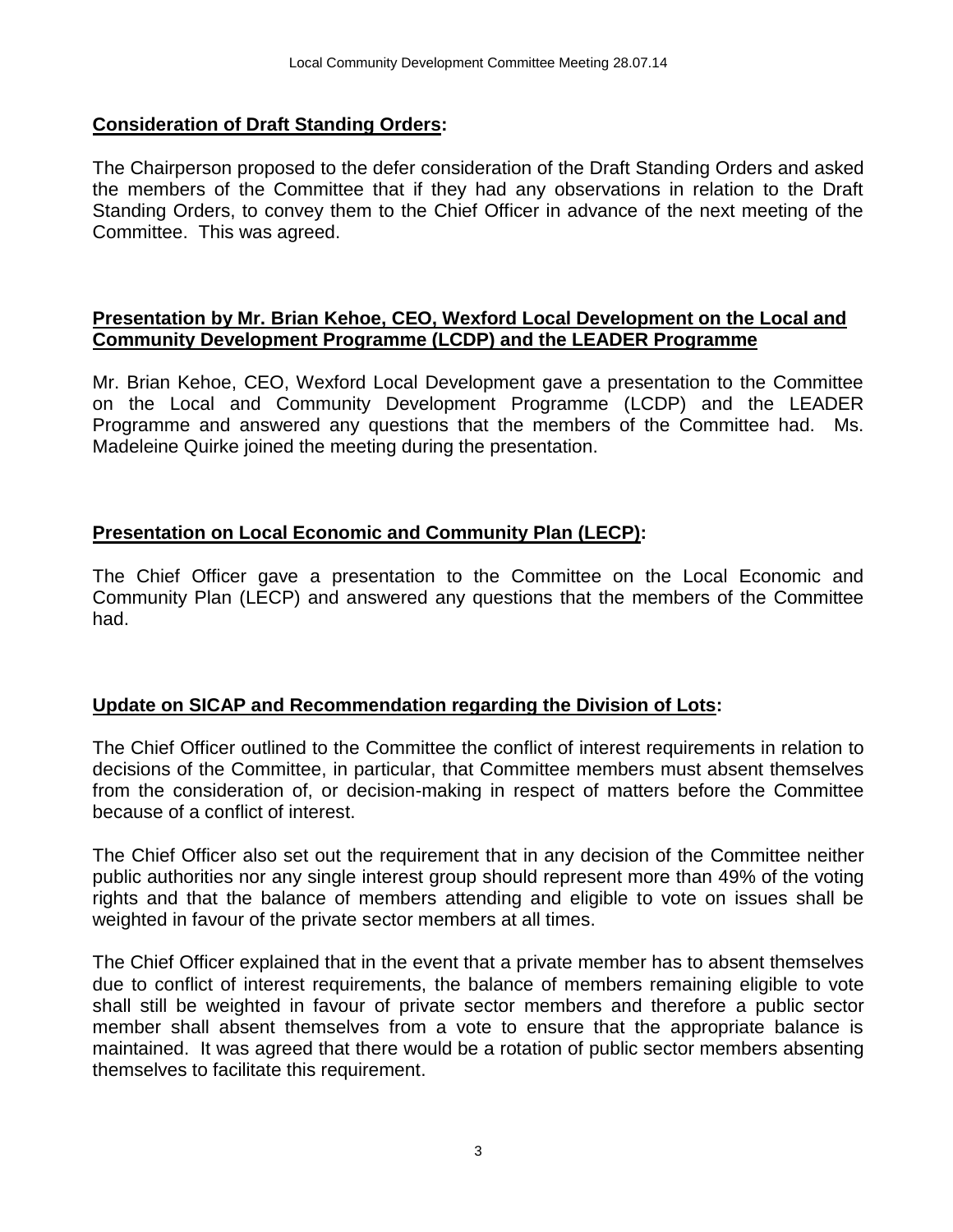The Chief Officer advised Mr. Brian Kehoe, CEO, Wexford Local Development that he would have to leave the meeting as there was a potential conflict of interest in relation to the Social Inclusion and Community Activation Programme (SICAP) to be discussed. Mr. Brian Kehoe, CEO, Wexford Local Development left the meeting. Mr. Tony Larkin, Acting Chief Executive agreed to absent himself from voting.

The Chief Officer presented a report and recommendation to the Committee on the Department of the Environment, Community and Local Government's (DECLG) request that the Local Community Development Committee (LCDC) would determine the division of lots for the Stage 2 tendering process of the Social Inclusion and Community Activation Programme (SICAP). On a proposal by Mr. Pat Rath and seconded by Mr. Sean Quirke and with Mr. Tony Larkin, Acting Chief Executive absenting himself from the vote, it was unanimously agreed by the Committee to propose One Lot for the Wexford Local Community Development Committee (LCDC) area for the delivery of the Social Inclusion and Community Activation Programme (SICAP).

## **AOB:**

Mr. Brian Kehoe, CEO, Wexford Local Development rejoined the meeting. The Local Government Act, 2001 Code of Conduct for Councillors and Code of Conduct for Employees was circulated and members of the Committee were asked to sign the register for receipt of said documents. The Chief Officer also reminded members of the Committee of the need to be aware of the conflict of interest requirements as set out in the Local Government Act, 2001.

The Chief Officer sought the approval of the Committee to circulate the contact details of the Committee to each member of the Committee.

It was also agreed to circulate documentation and presentations by e-mail.

## **Date for next Meeting:**

It was agreed that the date for the next meeting would be Monday,  $1<sup>st</sup>$  September, 2014 at 2.00 pm. This concluded the business of the meeting.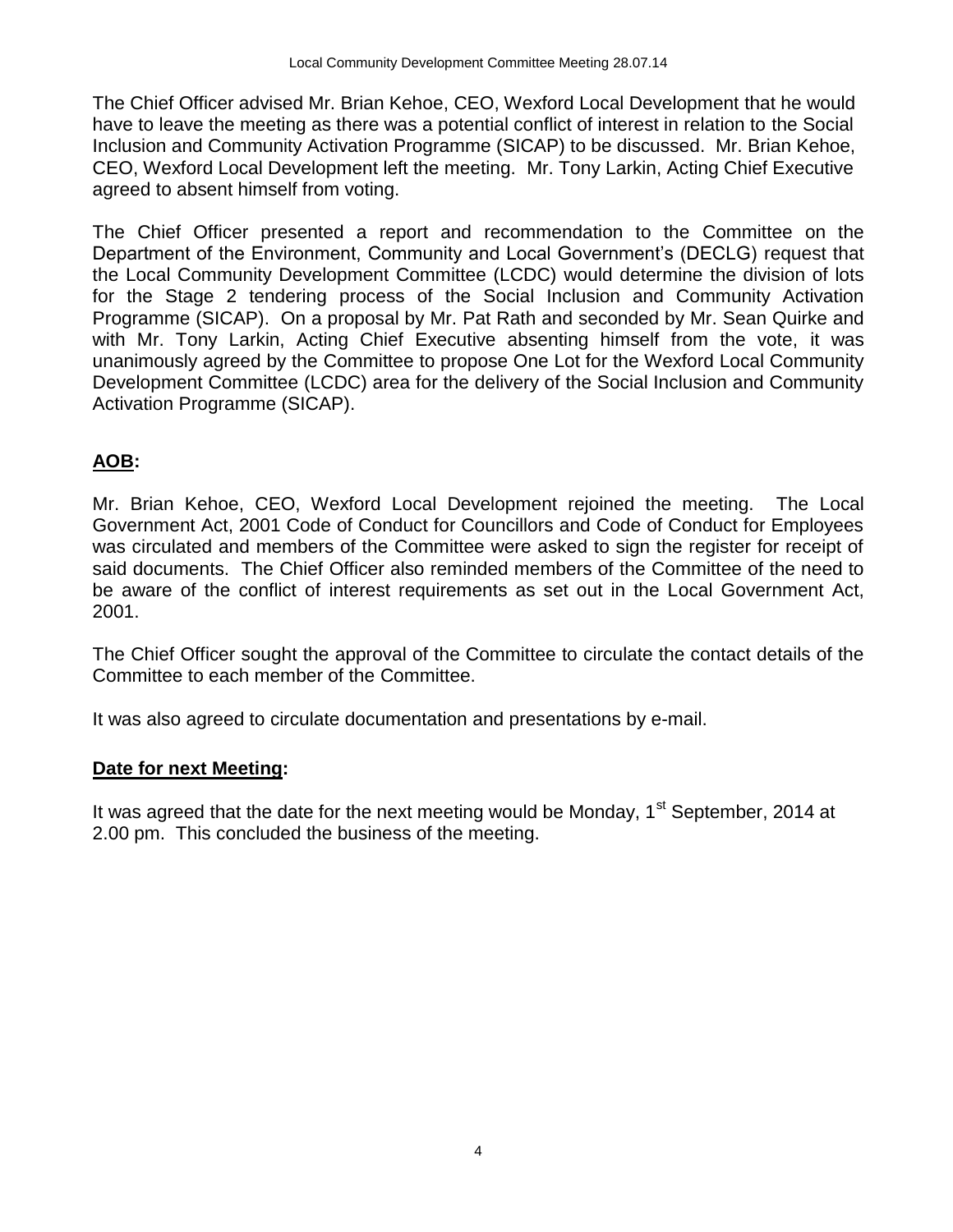Local Community Development Committee Meeting 01-10-2014

### **Minutes of the Local Community Development Committee (LCDC) Meeting Held on Wednesday 1st October, 2014 at 2.00 pm in the Meeting Room, Ground Floor, Block A, Wexford County Council, County Hall, Carricklawn, Wexford.**

### **In Attendance:**

| In the Chair:        | <b>Councillor Tony Dempsey</b>                                                                                                                                                                                                                                                                                                                                                                                                                                                                                                                                                                                                           |
|----------------------|------------------------------------------------------------------------------------------------------------------------------------------------------------------------------------------------------------------------------------------------------------------------------------------------------------------------------------------------------------------------------------------------------------------------------------------------------------------------------------------------------------------------------------------------------------------------------------------------------------------------------------------|
| <b>LCDC Members:</b> | <b>Councillor Anthony Donohoe</b><br><b>Councillor Kathleen Codd-Nolan</b><br><b>Councillor Michael Sheehan</b><br>Tony Larkin, Acting Chief Executive<br>Tom Banville, Local Enterprise Office<br>Liam Daly, Department of Social Protection<br>Lucy Medlycott, Community and Voluntary Sector<br>Brian Kehoe, Wexford Local Development<br>Rosemary Butler, Social Inclusion Sector<br>Ann Shannon, Social Inclusion Sector<br>Pat Rath, Community and Voluntary Sector<br>Sean Quirke, Community and Voluntary Sector<br>John Joe Kavanagh, Farming Pillar<br>Madeleine Quirke, Business Pillar<br>Karin Dubsky, Environmental Pillar |
| Also in attendance:  | John Carley, Director of Services<br>Ger Mackey, Chief Officer<br><b>Geraldine Berry</b>                                                                                                                                                                                                                                                                                                                                                                                                                                                                                                                                                 |
|                      | Apologies received from: Fran Kennedy, Waterford & Wexford Education and Training                                                                                                                                                                                                                                                                                                                                                                                                                                                                                                                                                        |

Board

# **Adoption of Minutes:**

The minutes of the Local Community Development Committee Meeting on the 28<sup>th</sup> July, 2014 were proposed by Councillor Anthony Donohoe and seconded by Seán Quirke and agreed by the Committee.

#### **Matters Arising:**

There were no matters arising.

### **Adoption Draft Standing Orders:**

A copy of the LCDC Guidelines (Including Draft Standing Orders) was circulated at the meeting. Chief Officer, Ger Mackey, informed the Committee that no. 5.11 Standing Order Quorum, is under review nationally.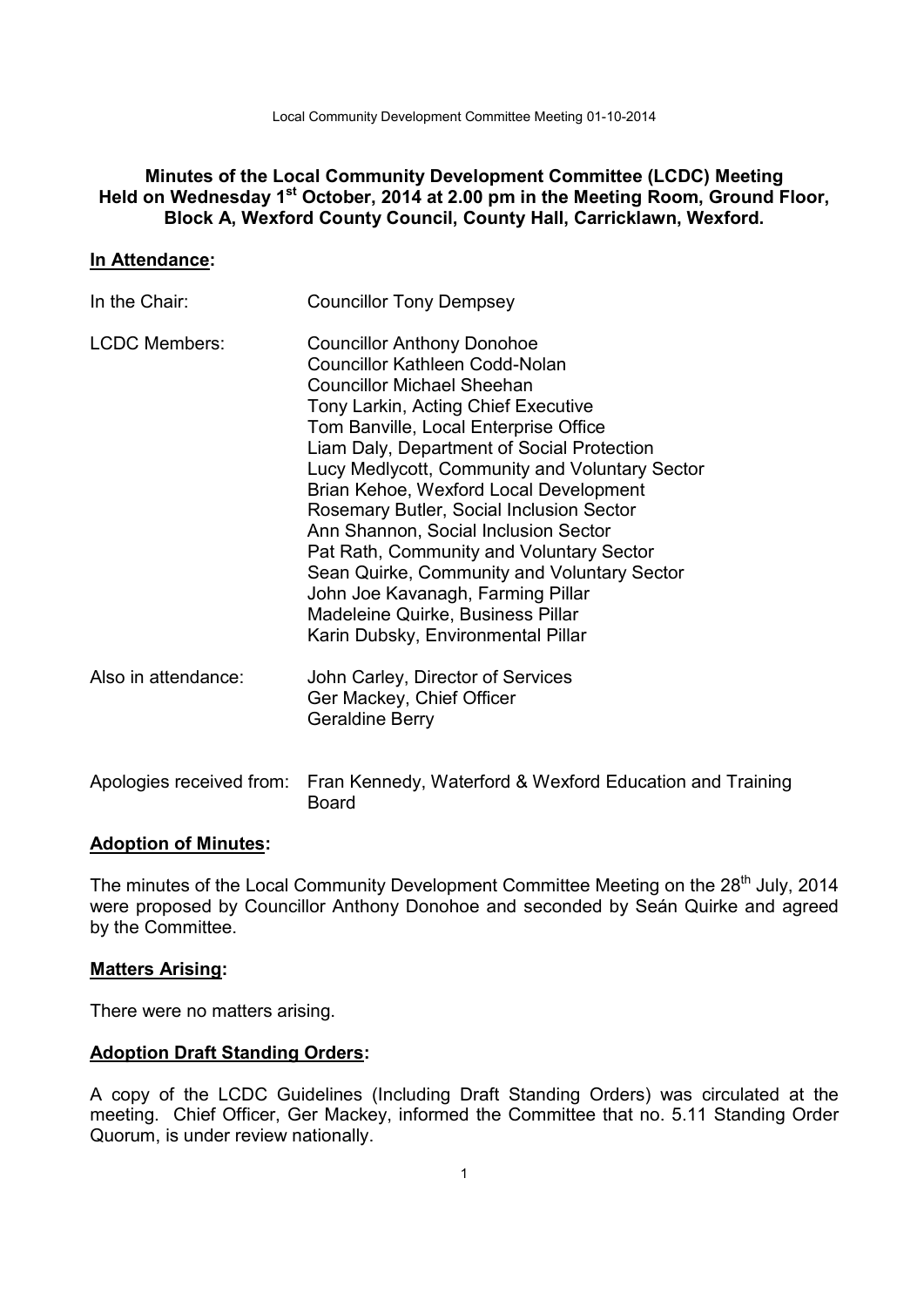The adoption of the LCDC guidelines and Standing Orders regulating the proceedings of Wexford LCDC was proposed by Madeleine Quirke, seconded by Councillor Michael Sheehan and agreed by the Committee.

## **Presentation on Social Inclusion and Community Activation Programme (SICAP) & Authority to issue SICAP stage 2 Invitation to Panelists to submit Tenders on behalf of Wexford LCDC:**

Ger Mackey, Chief Officer, gave a presentation to the Committee on the Social Inclusion and Community Activation Programme (SICAP).

The resolution for the Chief Officer to issue SICAP Stage Two Invitation to Panelists to submit Tenders on behalf of Wexford LCDC was proposed by Councillor Michael Sheehan, seconded by Seán Quirke and agreed by the Committee.

### **Local Community Development Committee Financial Oversight Protocol:**

A copy of the LCDC Financial Oversight Protocol was circulated at the meeting. The resolution to inform Pobal if there is any difficulty with financial issues that they would inform Wexford LCDC was proposed by Karin Dubsky, seconded by Councillor Michael Sheehan and agreed by the Committee.

It was proposed by Councillor Kathleen Codd-Nolan, seconded by Rosemary Butler to adopt the LCDC financial oversight protocol and agreed by the Committee.

### **Local Action Group (LAG) and the Partnership Approach:**

John Carley, Director of Services, gave a presentation on the LCDC led LEADER local action group under the new Rural Development Programme 2014-2020.

A discussion took place on Wexford town not included in the Programme. It was proposed by Seán Quirke, seconded by Tom Banville to approve Wexford Local Community Development Committee and Wexford Local Development in partnership to develop a Plan and agreed by the Committee.

### **AOB:**

No date was set for the next meeting. It was agreed that the Chairman and Chief Officer would set an appropriate date for the next meeting.

This concluded the business of the meeting.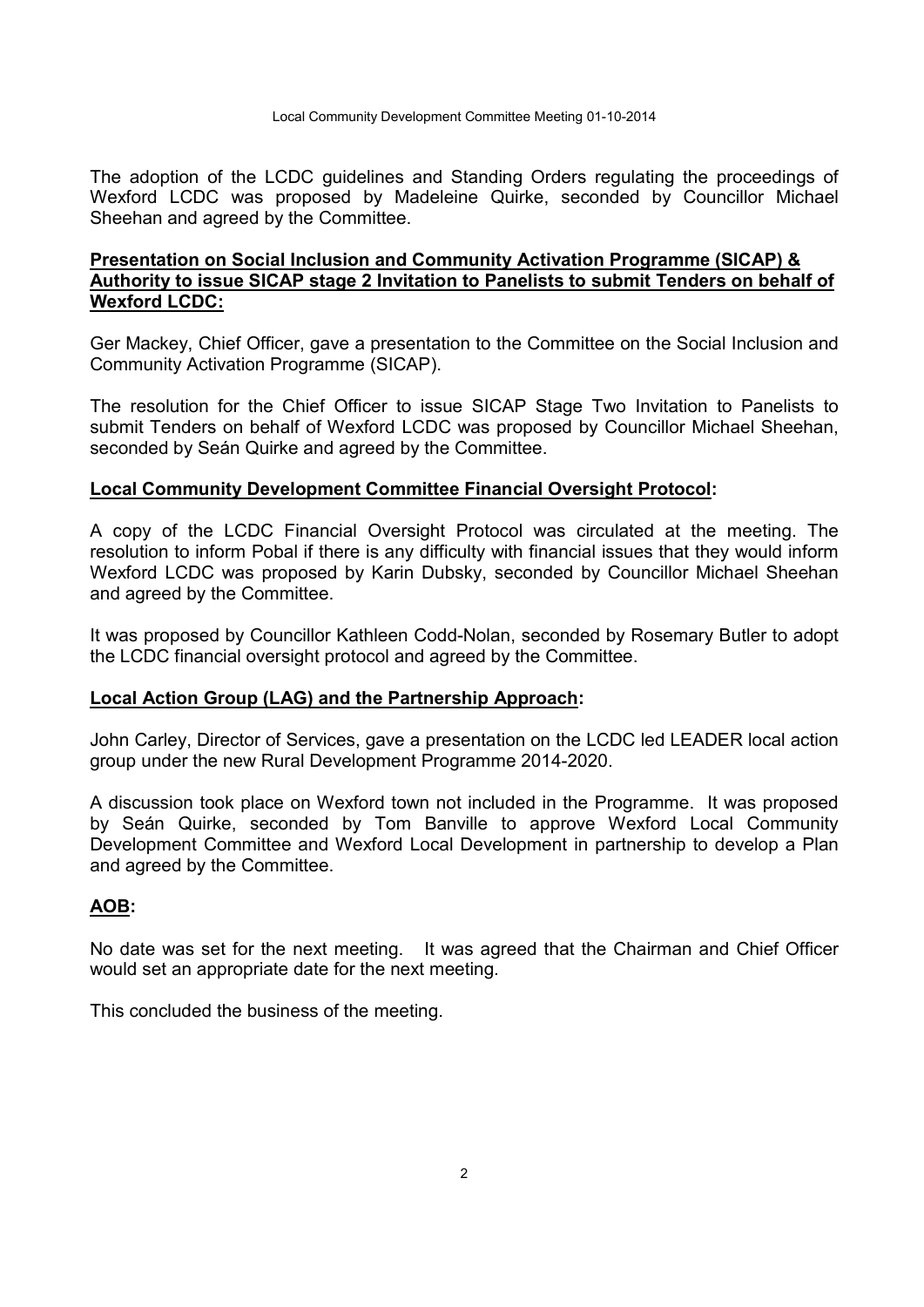## **Minutes of the Local Community Development Committee (LCDC) Meeting**  Held on Wednesday, 10<sup>th</sup> December, 2014 at 1.30 p.m. in the Council Chamber, Third **Floor, Block A, Wexford County Council, County Hall, Carricklawn, Wexford.**

### **Attendance:**

| In the Chair:            | <b>Councillor Tony Dempsey</b>                                                                                                                                                                                                                                                                                                                                                                                                                                                                                                                                         |
|--------------------------|------------------------------------------------------------------------------------------------------------------------------------------------------------------------------------------------------------------------------------------------------------------------------------------------------------------------------------------------------------------------------------------------------------------------------------------------------------------------------------------------------------------------------------------------------------------------|
| <b>LCDC Members:</b>     | <b>Councillor Anthony Donohoe</b><br><b>Councillor Kathleen Codd-Nolan</b><br><b>Councillor Michael Sheehan</b><br>Mr. Tom Enright, Chief Executive Officer, Wexford County Council<br>Mr. Tom Banville, Local Enterprise Office<br>Ms. Lucy Medlycott, Community and Voluntary Sector<br>Mr. Brian Kehoe, Wexford Local Development<br>Ms. Ann Shannon, Social Inclusion Sector<br>Mr. Pat Rath, Community and Voluntary Sector<br>Mr. Sean Quirke, Community and Voluntary Sector<br>Mr. John Joe Kavanagh, Farming Pillar<br>Ms. Karin Dubsky, Environmental Pillar |
| Also in attendance:      | Mr. John Carley, Director of Services<br>Mr. Ger Mackey, Chief Officer<br>Ms. Alice Doyle, LCDC Support Officer                                                                                                                                                                                                                                                                                                                                                                                                                                                        |
| Apologies received from: | Mr. Liam Daly, Department of Social Protection<br>Ms. Rosemary Butler, Social Inclusion Sector<br>Ms. Madeleine Quirke, Business Pillar                                                                                                                                                                                                                                                                                                                                                                                                                                |

## **Adoption of Minutes:**

The minutes of the Local Community Development Committee (LCDC) Meeting on the 1<sup>st</sup> October, 2014 were proposed by Mr. Sean Quirke and seconded by Ms. Kathleen Codd-Nolan and agreed.

### **Matters Arising:**

There were no matters arising.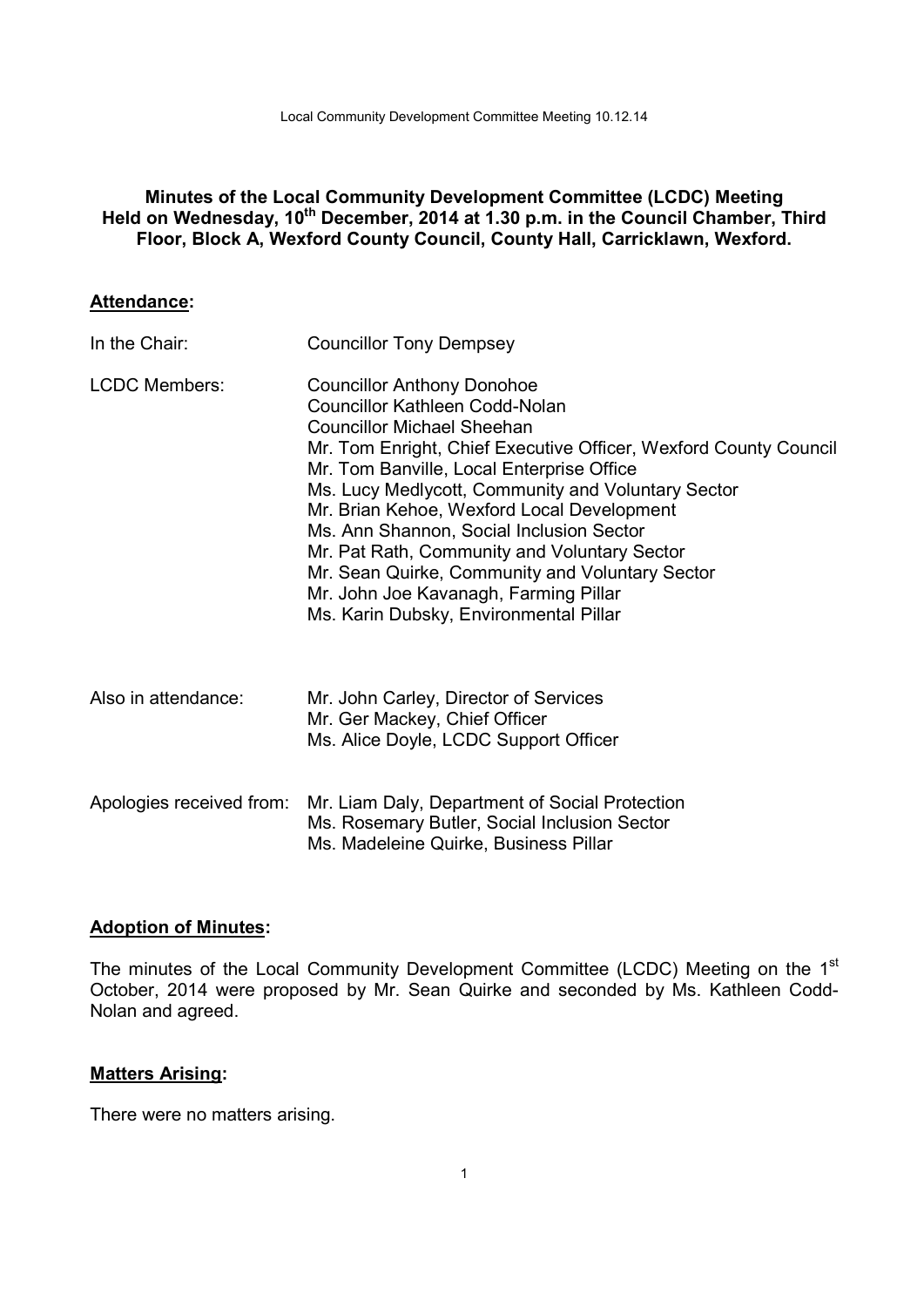## **Amendment of Standing Order 2. 1 (a) & (b) Decisions of the Committee and Amendment of Standing Order 9. 1 Quorum:**

On the proposal of Mr. Anthony Donohoe and seconded by Mr. Tom Banville, the Committee agreed to amend Standing Order 2. 1 (a) & (b) Decisions of the Committee and Standing Order 9. 1 Quorum.

## **Local Community Development Programme (LCDP), September, 2014 & October, 2014 Monthly Payments Reports**

On the proposal of Mr. Tom Banville and seconded by Mr. Anthony Donohoe, the Committee agreed to approve the Local Community Development Programme (LCDP), September, 2014 and October, 2014 Monthly Payments Reports.

## **Establishment of Evaluation Sub-Committee for SICAP Stage Two Procurement Process and Selection of Members**

The Chief Officer, Mr. Ger Mackey requested that Mr. Brian Kehoe, CEO, Wexford Local Development leave the meeting as there was a potential conflict of interest in relation to the Social Inclusion and Community Activation Programme (SICAP) to be discussed. Mr. Brian Kehoe, CEO, Wexford Local Development left the meeting.

The Chief Officer, Mr. Ger Mackey circulated a Report to the Committee on the establishment of the Evaluation Sub-Committee for the SICAP Stage Two Procurement Process and the Selection of Members for the Evaluation Sub-Committee. This report included an overview of the process, membership, experience, roles and responsibilities, the role of the Chairperson and the role of the Secretary. The Chief Officer, Mr. Ger Mackey outlined to the Committee the importance of having a robust process in place in relation to conflict of interest issues in the SICAP Stage Two Procurement Process.

The Chief Officer then outlined that in addition to the potential for conflict of interest, those members whose membership is of an interim basis could not be considered for the Evaluation Sub-Committee, for the following reasons:

- To avoid disruption to the Evaluation Process;
- To avoid having to re-visit the evaluation work undertaken if an interim LCDC Member is replaced through nominations and elections from Wexford Public Participation Network (WPPN).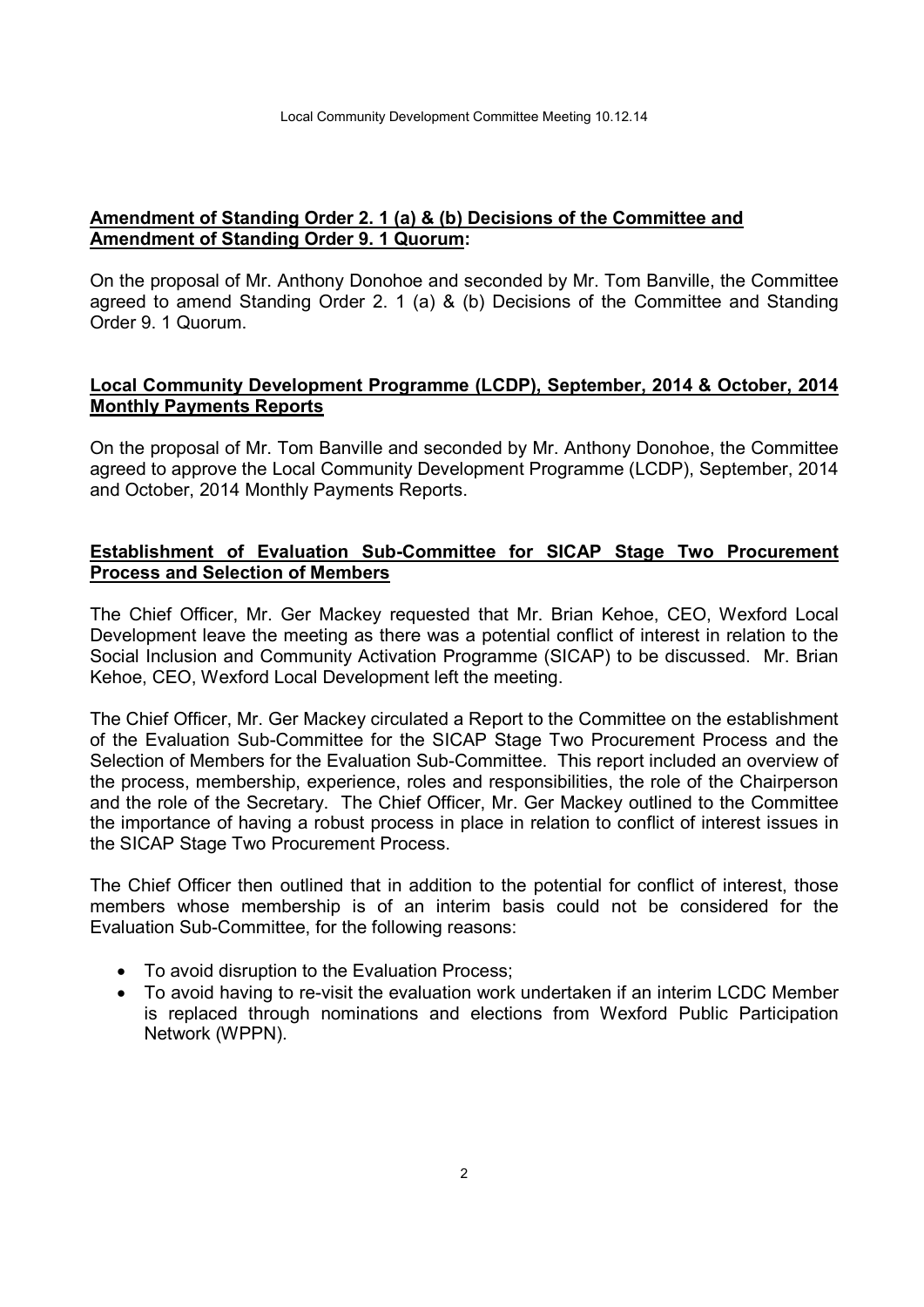The Chief Officer, Mr. Ger Mackey then confirmed that the following candidates were eligible to be considered for membership of the Evaluation Sub-Committee:

- Councillor Tony Dempsey;
- Councillor Anthony Donohoe;
- Councillor Michael Sheehan;
- Mr. Tom Enright:
- Mr. John Joe Kavanagh;
- Ms. Madeleine Quirke;
- Councillor Kathleen Codd-Nolan.

Mr. Sean Quirke asked if the 51% balance in favour of the private sector would apply to membership of the Evaluation Sub-Committee. The Chief Officer, Mr. Ger Mackey informed the Committee that it was recommended that, where possible, the 51% balance would apply.

Councillor Michael Sheehan arrived and gave his apologies for being late. Mr. Pat Rath queried the conflict of interest criteria for membership of the Evaluation Sub-Committee. The Chief Officer, Mr. Ger Mackey outlined to the Committee that the eligibility for membership of the Evaluation Sub-Committee was based on the declarations submitted by members of the Committee in the Declarations of Conflict of Interest, Confidentiality and Impartiality for the appropriate period, i.e. 12 months prior to the date of completion of the Declaration.

The Chairperson, Mr. Tony Dempsey then sought nominations for membership of the Evaluation Sub-Committee. Mr. John Joe Kavanagh was proposed by Mr. Sean Quirke and seconded by Mr. Pat Rath. Councillor Kathleen Codd-Nolan was proposed by Mr. Anthony Donohoe and seconded by Mr. John Joe Kavanagh. Ms. Madeleine Quirke was proposed by Councillor Tony Dempsey and seconded by Mr. Tom Banville. Councillor Michael Sheehan was proposed by Ms. Anne Shannon and seconded by Mr. Pat Rath. Mr. Sean Quirke queried if Ms. Madeleine Quirke and Mr. John Joe Kavanagh were deemed elected as they were the only eligible private sector members and the Chief Officer confirmed that they were the only eligible private sector members and this was agreed. On the proposal of Mr. Sean Quirke and seconded by Councillor Kathleen Codd-Nolan, Ms. Madeleine Quirke and Mr. John Joe Kavanagh were appointed to the Evaluation Sub-Committee.

Councillor Michael Sheehan asked if he could suspend the meeting to discuss the nomination of himself and Councillor Kathleen Codd-Nolan. The meeting was suspended for five minutes. This was agreed by the Committee.

Councillor Kathleen Codd-Nolan withdrew her nomination for membership of the Evaluation Sub-Committee. On the proposal of Ms. Anne Shannon and seconded by Mr. Pat Rath, the remaining nominee, Councillor Michael Sheehan was appointed to the Evaluation Sub-**Committee.**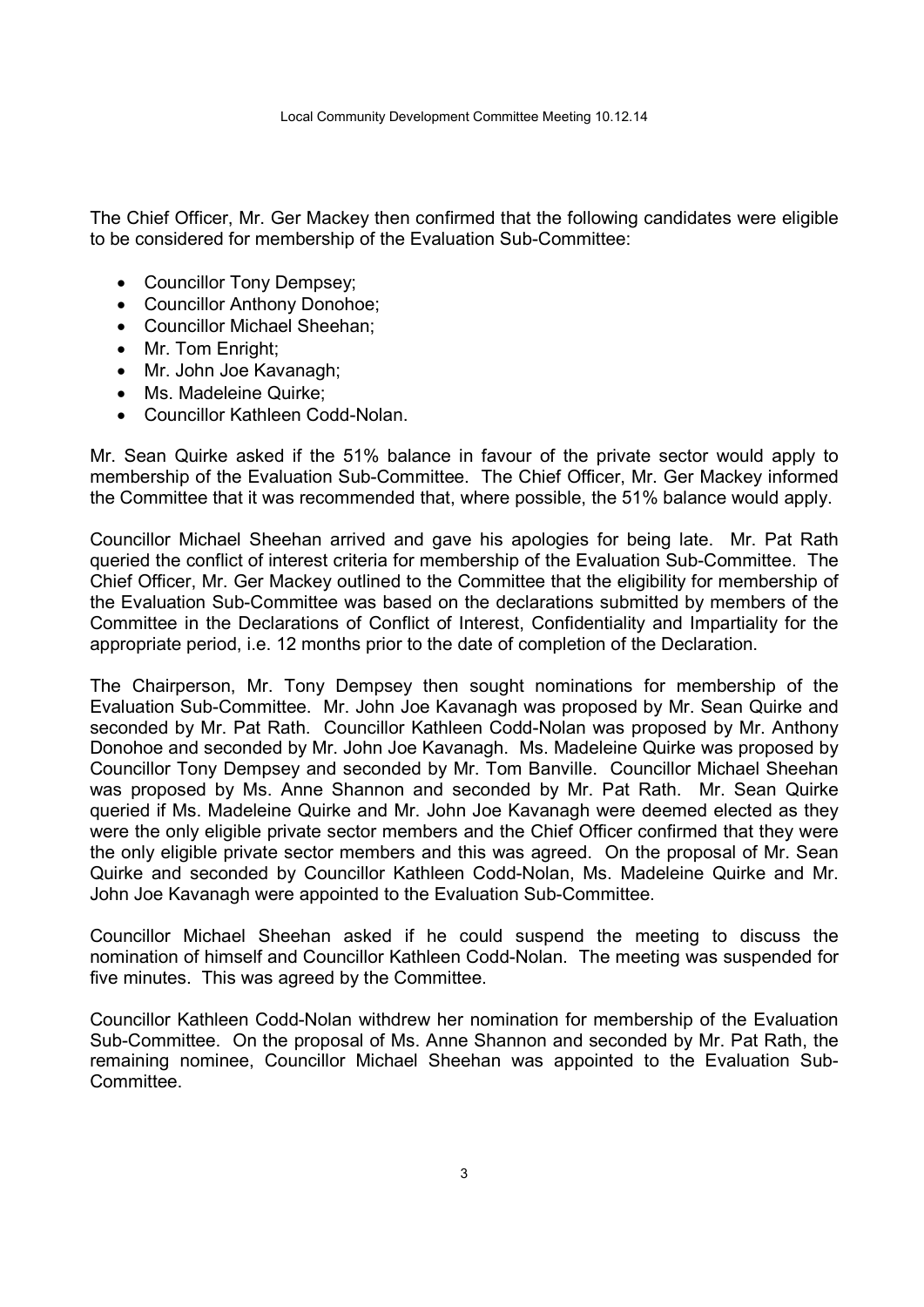### **Request Nominations from the Public Participation Network (PPN) for Community & Voluntary, Social Inclusion and Environment Positions**

Mr. Brian Kehoe, CEO, Wexford Local Development rejoined the meeting.

The Chief Officer, Mr. Ger Mackey circulated a Report to the Committee on Wexford Public Participation Network (WPPN) and outlined to the Committee the requirement to request nominations from Wexford Public Participation Network (WPPN) for the Community & Voluntary, Social Inclusion and Environment Positions on Wexford Local Community Development Committee (LCDC). The Chief Officer confirmed that Wexford Public Participation Network (WPPN) would meet and nominate six nominees.

Mr. Sean Quirke requested an update on the establishment of the PPN Secretariat. The Chief Officer, Mr. Ger Mackey confirmed that the County Plenary had been held, the PPN Secretariat was elected on  $9<sup>th</sup>$  December, 2014 and that a process would now be put in place by the PPN Secretariat. The Chief Officer, Mr. Ger Mackey informed the Committee of the membership of the PPN Secretariat.

Ms. Anne Shannon queried why Mr. John Carr was elected in the Wexford Area when he lives in the Enniscorthy area. The Chief Officer, Mr. Ger Mackey outlined that this happened as Mr. John Carr was nominated by a number of groups.

On the proposal of Councillor Michael Sheehan and seconded by Councillor Kathleen Codd-Nolan, it was agreed to request nominations from Wexford Public Participation Network for Community & Voluntary, Social Inclusion and Environment positions on Wexford Local Community Development Committee (LCDC).

Mr. Sean Quirke enquired if a date had been set for nominations from Wexford Public Participation Network (WPPN). The Chief Officer, Mr. Ger Mackey replied that no date had been set.

### **Schedule of Ordinary Meetings to August, 2015**

The Chief Officer, Mr. Ger Mackey suggested the last Monday of every month, either morning or afternoon as the meeting time and date for Wexford Local Community Development Committee meetings and the Committee agreed that the meetings would be held on the last Monday of every month at 11.00 a.m, except August. The Chief Officer, Mr. Ger Mackey advised the Committee that there may be occasions that special meetings might need to be arranged.

### **AOB:**

The Chairman, Mr. Tony Dempsey advised the Committee that he would like to establish a listening process for people around Wexford and to devise a process to establish people's needs. He advised that he would re-visit this in January 2015 to organise meetings.